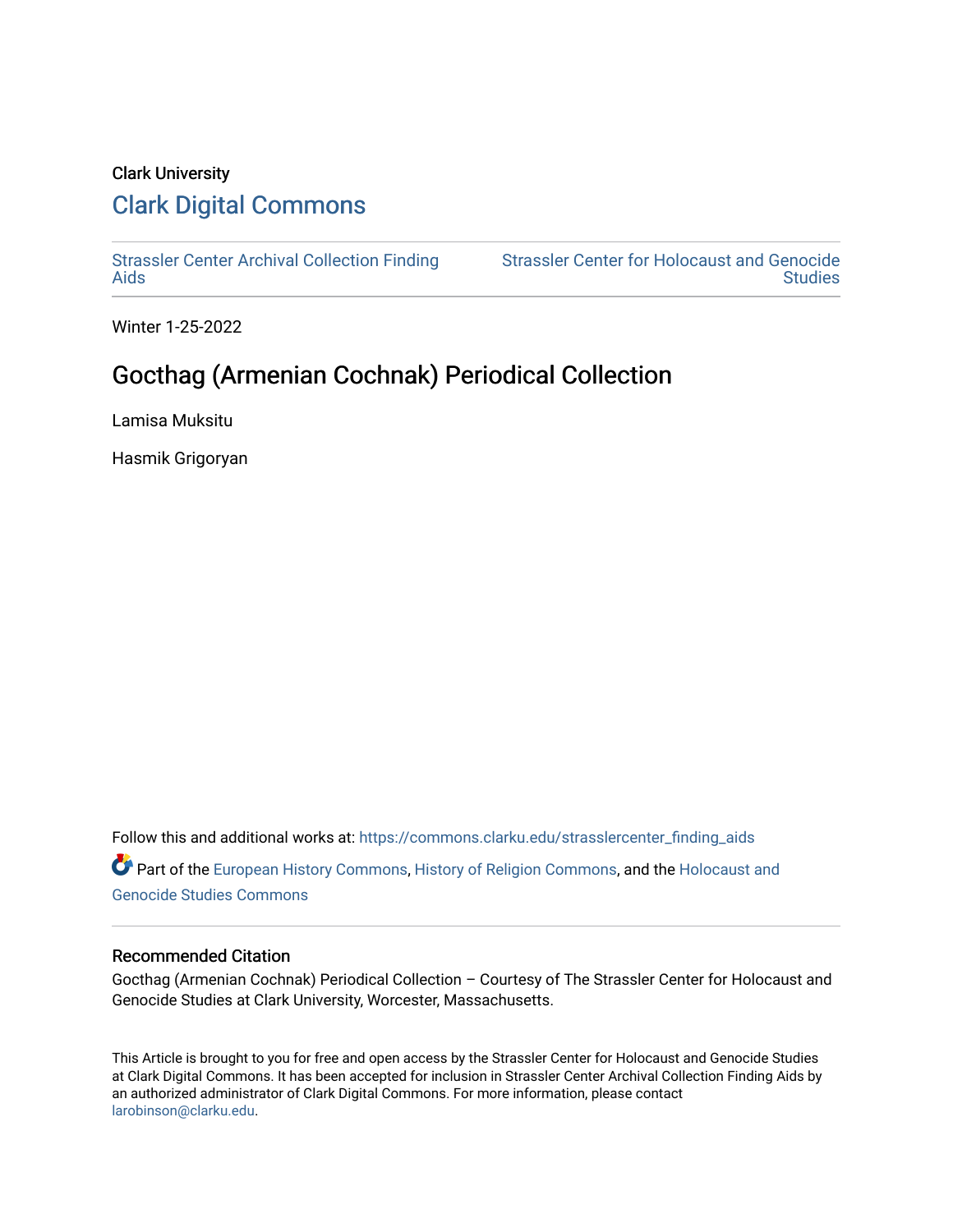# Strassler Center for Holocaust and Genocide Studies

11 Hawthorne Street Worcester, Massachusetts

# ARCHIVES 2021.02

Gocthag (Armenian Cochnak) Periodical Collection

Processd by Lamisa Muksitu October 2021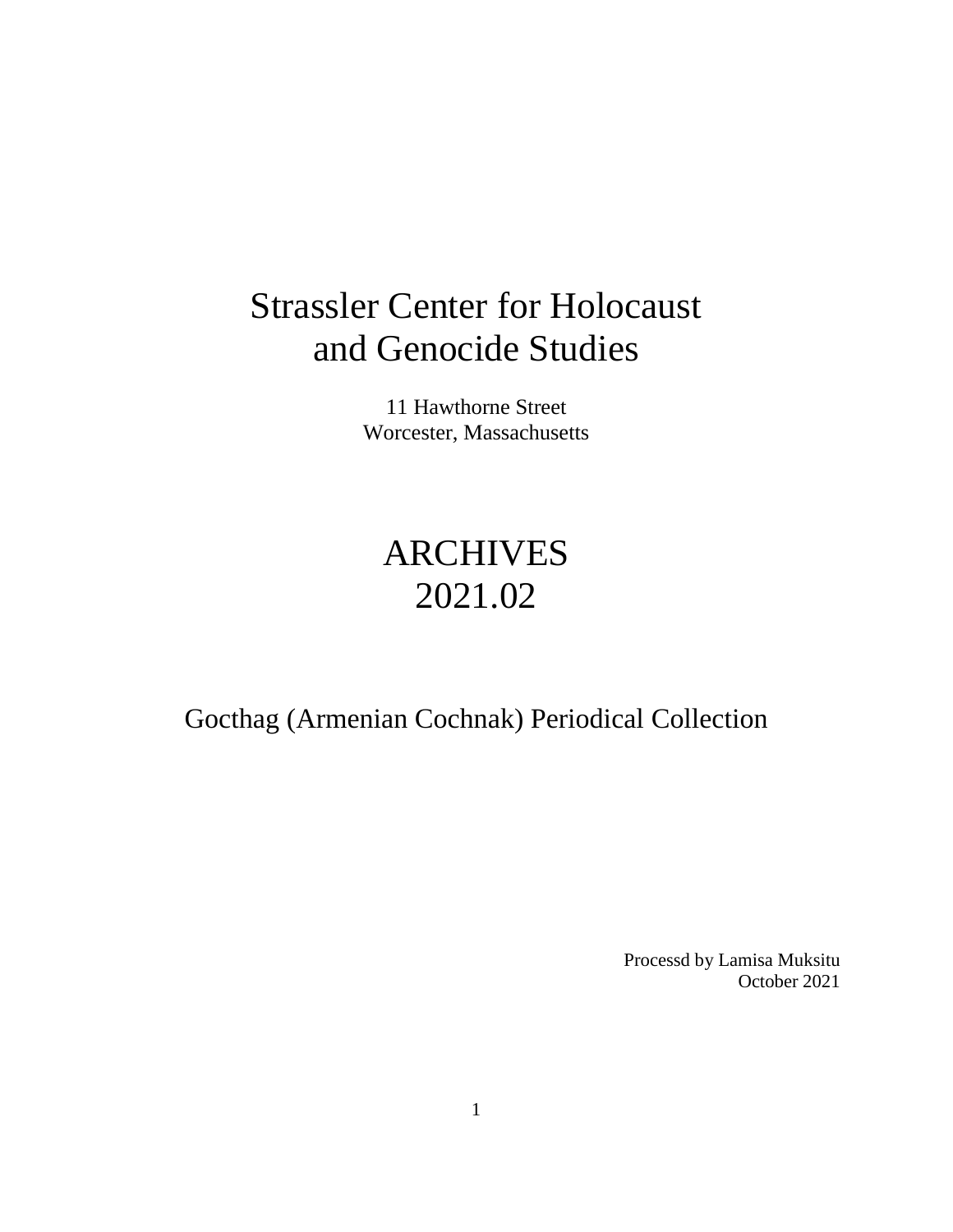### TABLE OF CONTENTS

| <b>Series</b> |                               | Page           | Box |
|---------------|-------------------------------|----------------|-----|
|               | <b>Collection Information</b> | 3              |     |
|               | Historical/Biographical Notes | $\overline{4}$ |     |
|               | Scope and Content             | 6              |     |
|               | Series Description            | 7              |     |
| 1             | <b>Bound Periodicals</b>      | 8              | BV  |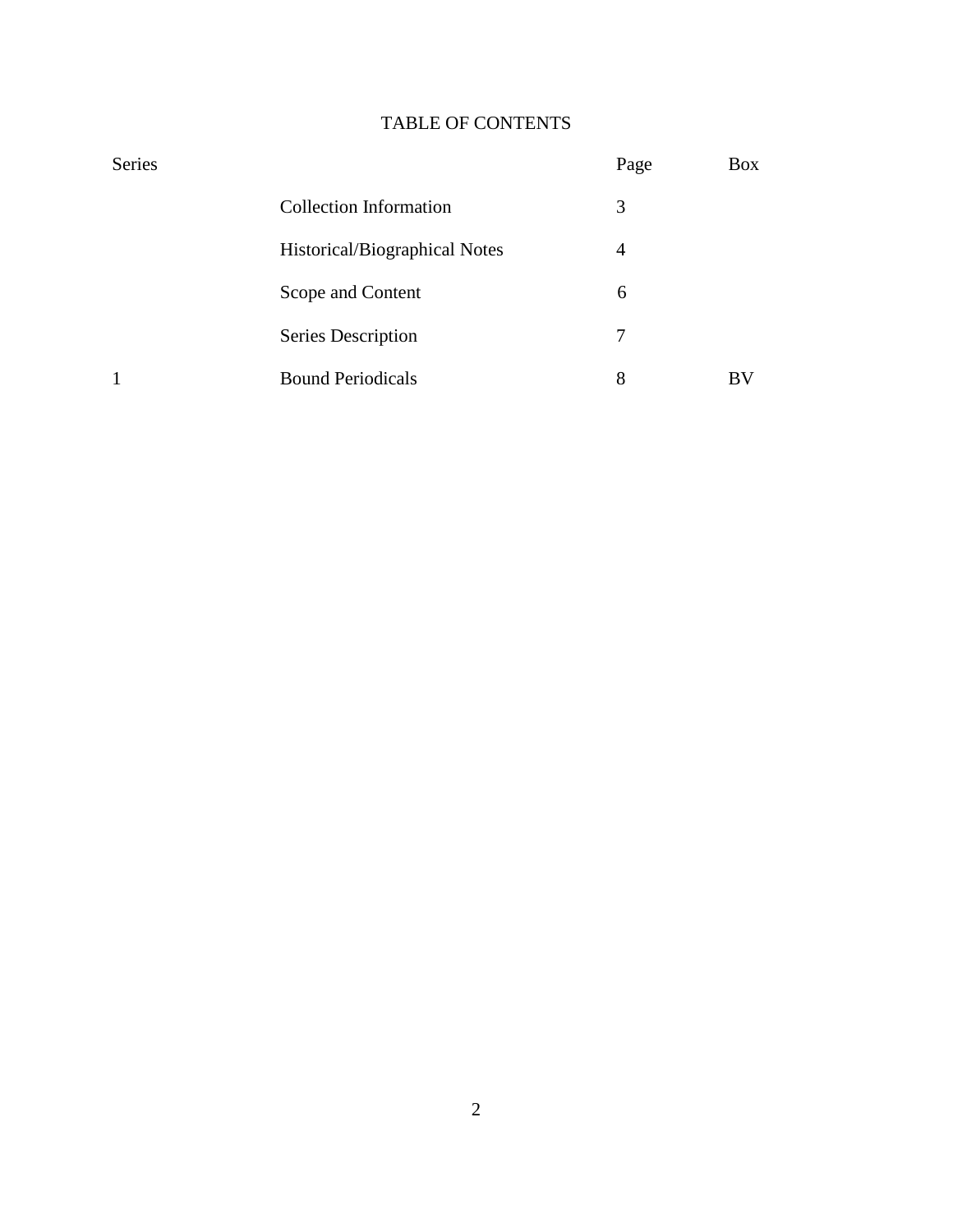#### **Collection Information**

Abstract : This collection is the Gocthag (Armenian Cochnak) periodicals bound from around 1908 through 1956 (incomplete – 41 volumes). Everything is written in Armenian.

Finding Aid : Finding Aid in print form is available in the Repository.

Preferred Citation : Gocthag (Armenian Cochnak) Periodical Collection – Courtesy of The Strassler Center for Holocaust and Genocide Studies at Clark University, Worcester, Massachusetts.

Provenance : Donated by George Aghjayan in 2021.

MARC Access : Collection is cataloged in MARC under the following subject headings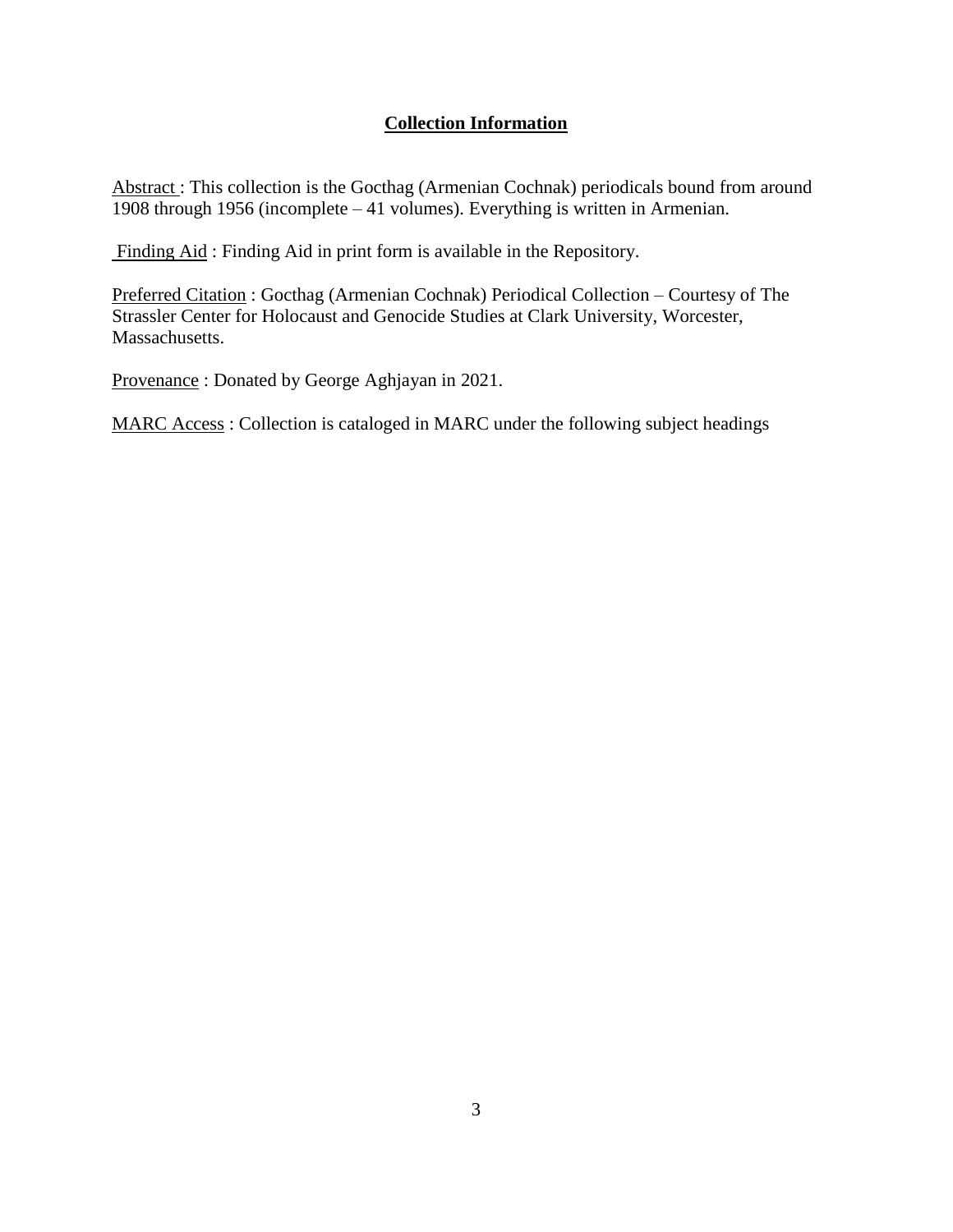#### **Historical/Biographical Notes**

An Armenian language weekly *Gotchnag* literally means Church Bell, founded in 1900 in Boston by Reverend Herbert Allen. *Gotchnag* was sponsored by the American Missionary Association and the Armenian Protestant Church in America and represented the Protestant Armenian community. The foundation of the Armenian weekly by the American missionary was not accidental. Rev. Herbert Allen was fluent in Armenian and was closely acquainted with Armenian cultural heritage and traditions. He was born in March 1865 at Harput, where his parents labored as missionaries for fifty years. Growing up in an Armenian environment, Mr. Herbert came to America for getting an education; he graduated from Williams College in 1888 and Bangor Seminary in 1893. Returning to his hometown, he held a teaching position, first in Harput, then in Van until 1898 when he came back to America due to family conditions. Here, Rev. Herbert Allen was appointed by the Home Missionary Society as superintendent of the Armenian community, and within the framework of this work, he established *Gotchnag.* In 1903 he was again called back to Turkey, this time as director of the Adabazar High School, and in 1907 he was invited to take over the *Avedaber* editorial office in Constantinople. Rev. Herbert Allen died at his home in Shishli on the morning of January 25<sup>th</sup>, 1911.

Rev. Herbert Allen was the first editor of *Gotchnag*. Further, V. Kyurkchian, H. Sandikian, Khachatur Penneian, Hovannes Avakian, A. Petikian, H. Khazoian, and Vahe Hayk, were among the newspaper's editors. In 1909 the publication of *Gotchnag* moved to New York. In 1919, the weekly was renamed *Gotchnag Hayastani (The Bell of Armenia)*, then in 1921, *Hayastani Gotchnag (Armenia's Bell).* It started being published once a month as a magazine in 1960 until suspending publication in 1968.

The periodical collection *Gotchnag,* which found a place in Rose Library, engages 41 incomplete volumes beginning in 1908 and ending in 1956. The first issue of *Gotchnag* was published on 15 December 1900 and has undergone significant changes in the following decades. Not only has the newspaper's publication address changed over the years, but so have the editors, workers, and members of the governing body. It gradually evolved into a wholly Armenian publication with Armenian funding. Despite the modifications, it was the principles of the newspaper *"to remain progressive, independent and impartial, to preach the truth, defend justice and enlighten public opinion."* Covering national, international, and social issues, the newspaper aimed to instill patriotism and love for religion.

For this purpose, *Gotchnag* touched upon all aspects of Armenian life, as well as contributed to the preservation of the Armenian identity and the strengthening of Diaspora-Homeland ties. Besides editorial and correspondence sections, the newspaper had particular columns exploring religious and family issues. *Gotchnag* developed the idea of the family as the core of society and illustrated its socio-economic and socio-political role. Furthermore, *Gotchnag* regularly published materials on the latest scientific news, works of art, and literature, as well as on Armenian national holidays and traditions, thus educating and promoting Armenian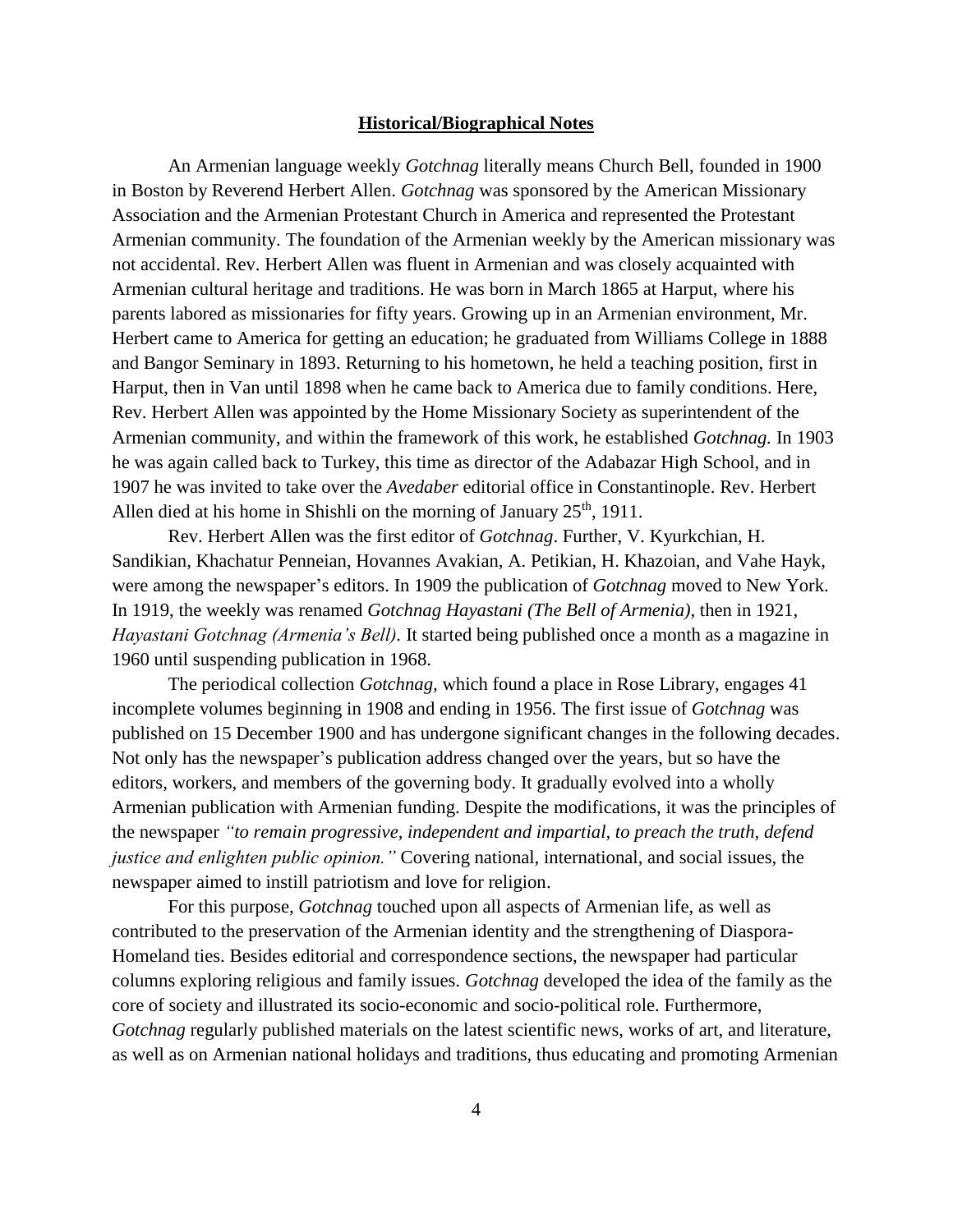identity among young people in the Diaspora.

In addition to its epistemological role, *Gotchnag* from the beginning of its early days reported on the political events of the time referring mainly to the situation of Armenians in the Ottoman Empire and covering the Armenian Question in detail. The newspaper constantly published articles about the Armenian persecution, the arrest of intellectuals, the massacres, and the situation of Armenian refugees in the Caucasus and elsewhere during the First World War. Further, in its publications, the *Gotchnag* warmly welcomed the birth of the Republic of Armenia viewing it as an anchor of the Armenian nation. During the Great Patriotic War, he stood behind the Soviet people without hesitation and spoke from anti-fascist positions, covering the joint struggle against Hitler's Germany.

Being a religious newspaper *Gotchnag* not only emphasized the evangelical Protestant ideology but also referred to the Armenian national and political life both in the U.S.A and abroad though it did not have any political affiliation. The main goal of the newspaper was to be national and serve the Armenian people. The ideology of *Gotchnag* was concluded in three points - to endow the Armenian individual with morally sound principles, to strengthen the Armenian Diaspora with national consciousness, and to be dedicated to the reconstruction of Armenia with unconditional sacrifice.

#### **Scope and Content**

This collection is the Gocthag (Armenian Cochnak) periodicals bound from around 1908 through 1956 (incomplete – 41 volumes).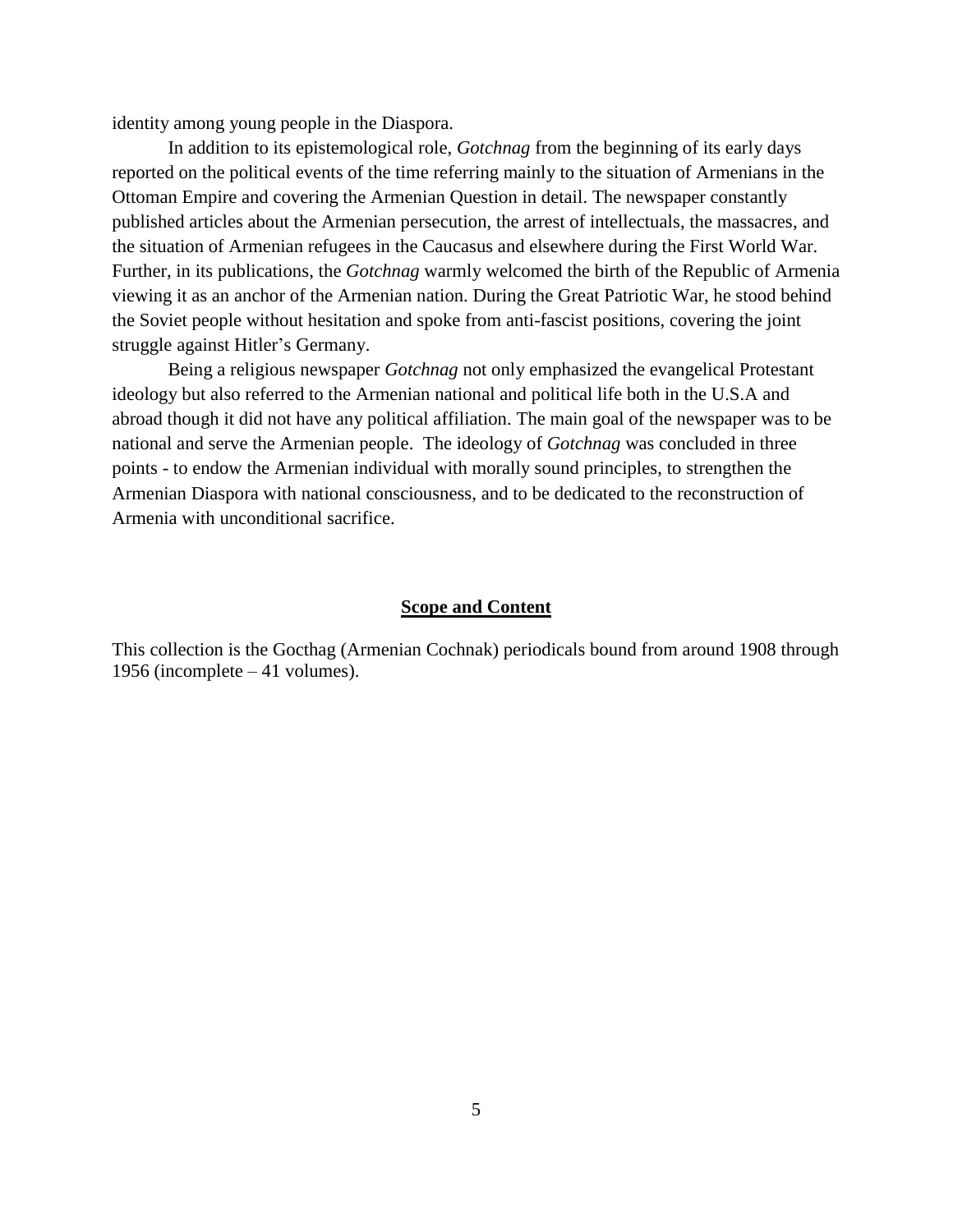## **Series Descriptions**

Series 1: Bound Volumes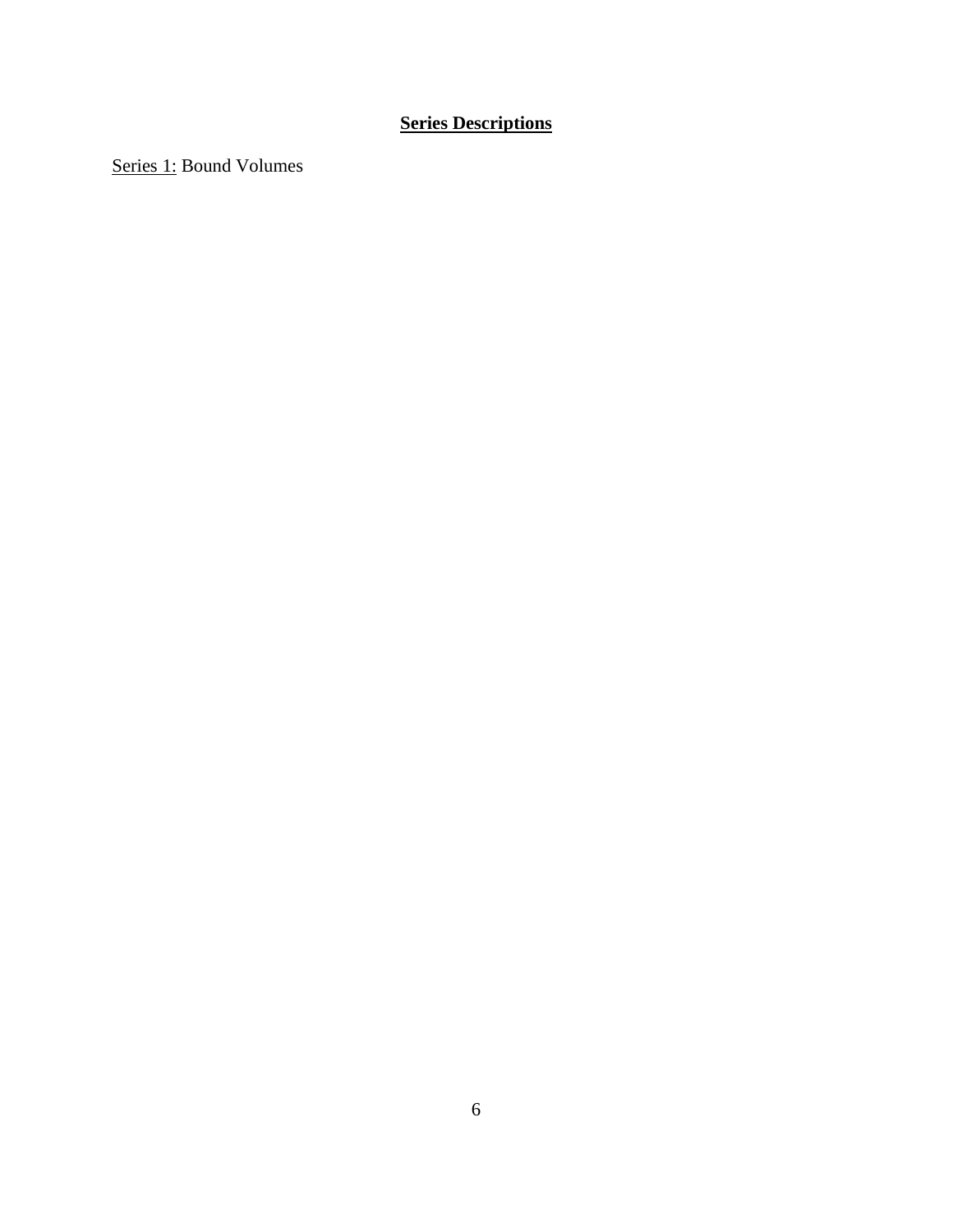### Series 1, Bound Volumes

| Accession # | Description                                           |
|-------------|-------------------------------------------------------|
| 2021.01.1   | Vol.8 number 1-52 - Jan. 1908 - Dec.1908              |
| 2021.01.2   | Vol.11 number 1-26 - Jan.1911 - July.1911             |
| 2021.01.3   | Vol.11 number 26-52 - July.1911 - Dec.1911            |
| 2021.01.4   | Vol.12 number 1-26 - Jan.1912- June.1912              |
| 2021.01.5   | Vol.12 number 27 - 52 July.1912 - Dec.1912            |
| 2021.01.6   | Vol.13 number 1-26 Jan.1913 June.1913                 |
| 2021.01.7   | Vol.13 number 27-52 July.1913 – Dec.1913              |
| 2021.01.8   | Vol.14 number $1 - 26$ Jan.1914 – June.1914           |
| 2021.01.9   | Vol.14 number 27-52 July.1914 - Dec.1914              |
| 2021.01.10  | Vol.15 number 1-52 - Jan. 1915 - Dec.1915             |
| 2021.01.11  | Vol.16 number 1-52 - Jan. 1916 - Dec.1916             |
| 2021.01.12  | Vol.16 number 1-52 - Jan. 1916 - Dec.1916 (Duplicate) |
| 2021.01.13  | Vol.17 number 1-52 - Jan. 1917 - Dec.1917             |
| 2021.01.14  | Vol.18 number $1 - 26$ Jan.1918 - June.1918           |
| 2021.01.15  | Vol.18 number 27-52 July.1918 - Dec.1914              |
| 2021.01.16  | Vol.19 number $1 - 26$ Jan.1919 – June.1919           |
| 2021.01.17  | Vol.19 number 27-52 July.1919 - Dec.1919              |
| 2021.01.18  | Vol.20 number $1 - 26$ Jan.1920 - June.1920           |
| 2021.01.19  | Vol.20 number 27-52 July.1920 - Dec.1920              |
| 2021.01.20  | Vol.21 number 1-52 - Jan. 1921 - Dec.1921             |
|             |                                                       |

2021.01.21 Vol.22 number 1- 52 - Jan. 1922 – Dec.1922